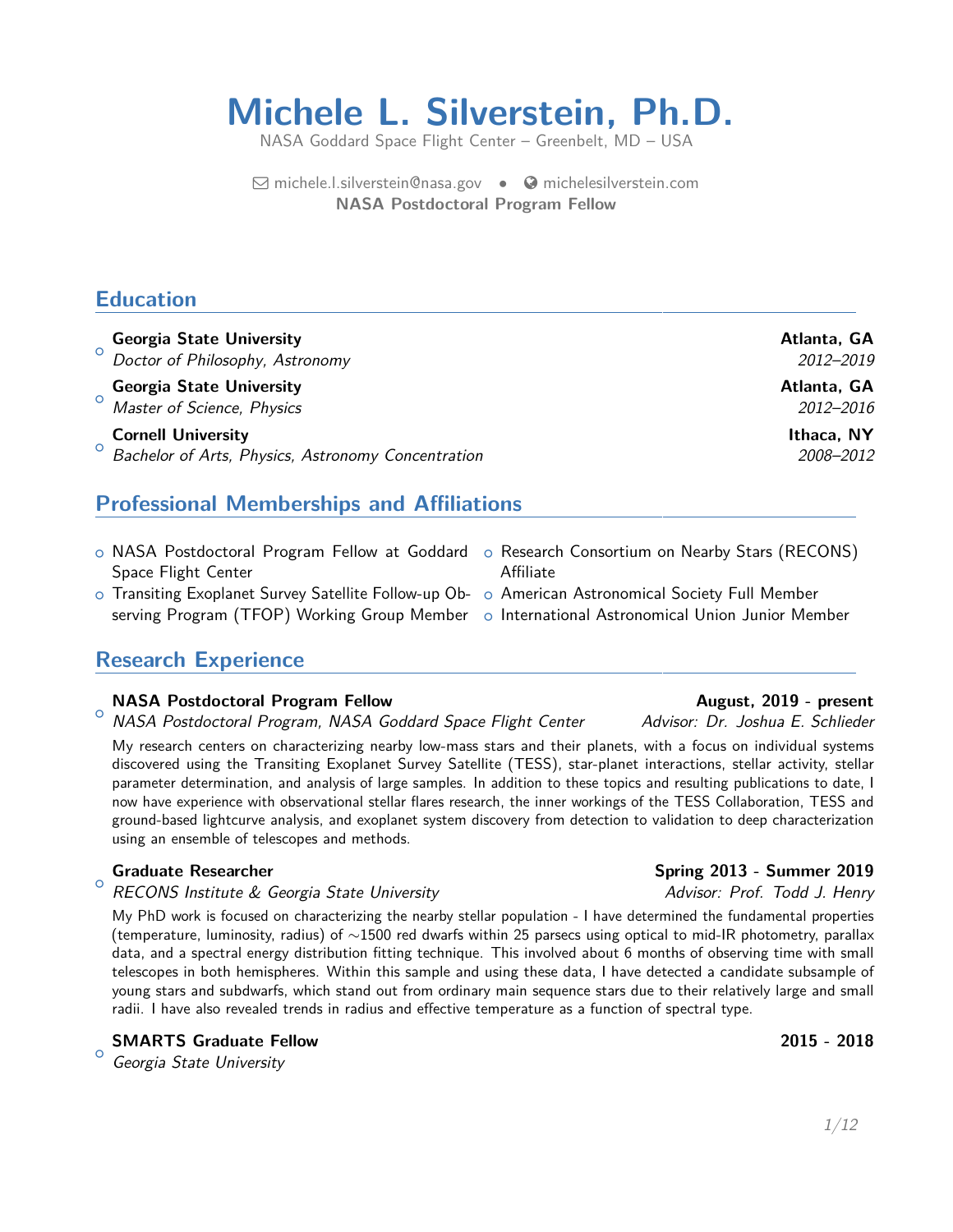- **-** Advertise the SMARTS 1.5-m, 1.3-m,and 0.9-m tele-**-** Save and flat field+bias subtract all RECONS data scopes at CTIO
- **-** Schedule time on the SMARTS 0.9-m telescope
- **-** Serve as 0.9-m user support
- **-** Maintain 0.9-m computer disks

## **Second La Serena School for Data Science 2014 Participant Augustic August, 2014**

#### $\circ$ AURA Campus, La Serena, Chile **Mentor: Prof. Amelia Bayo** Mentor: Prof. Amelia Bayo

Week long intensive school devoted to introducing machine learning, Bayesian statistics, MySQL, Python, the Virtual Observatory and other relevant tools for working with big data.

Developed and worked through a group project searching for high proper motion objects using MySQL and various Virtual Observatory tools, including Aladin and TOPCAT, and identified brown dwarfs using machine learning.

## **NASA Intern** Summer 2012

 $\circ$ Goddard Spaceflight Center, Greenbelt, MD New Agency Mentor: Dr. Negar Ehsan

Completed the construction of a terahertz frequency light source used to (1) characterize silicon and other samples and (2) test properties of instrument components such as filters, antennas and dividers, particularly those related to the wafer-scale spectrometer known as MicroSpec.

#### $\circ$ **Undergraduate Research Assistant Fall 2010, Spring 2012**

Cornell University, Ithaca, NY Mentor: Prof. Gordon Stacey

Wrote a PID control loop using LabVIEW to maintain the bolometer temperature in the submillimeter spectrometer, ZEUS II. Integrated PID loop with existing software and hardware.

Wrote a stepper motor control LabVIEW program to improve control of ZEUS II's cooling system.

### **REU Fellow Summer 2011**

 $\circ$ SUNY Stony Brook, Stony Brook, NY The Superintensity of Mentor: Prof. Michal Simon

Devised a method to check stars for cool debris disks using Microsoft Excel and the WISE database. Contributed to understanding of several cool debris disks in the nearby young moving group Eta/Epsilon Chameleon. Publication.

### **Undergraduate Research Assistant Spring 2011 Spring 2011**

 $\circ$ Cornell University **Mentor: Dr. Kevin Covey** 

Developed an IDL program to analyze NGC 752 open cluster data and search for transiting planets.

## **Skills, Tools, and Techniques**

Observing and Data Processing

- o Photometry to Derive Magnitudes
- o Astrometry (Ground-based & Gaia)
- o Time Series Photometry (Ground-based & TESS)
- o Telescope Management
	- (see SMARTS Graduate Fellowship)

### Programming

- o IDL
- $\circ$  Python (including numpy, astropy, matplotlib, lightkurve, etc.)
- $\circ$  *Elementary experience in* Bash, LabVIEW, HTML,  $\circ$  Windows MATLAB, & Java

Software and Packages

- $\circ$  IRAF
- o LaTeX
- o CDS Tools: Aladin, VizeR, Simbad
- o TOPCAT & Stilts
- o AutoCAD
- o Microsoft Office

Operating Systems

- $\circ$  Linux
- o Mac OS
- 

- **-** Fully reduce all RECONS Photometry
- **-** Modernize and update the SMARTS 0.9m manual
- **-** Smooth transitions to updated systems and engineering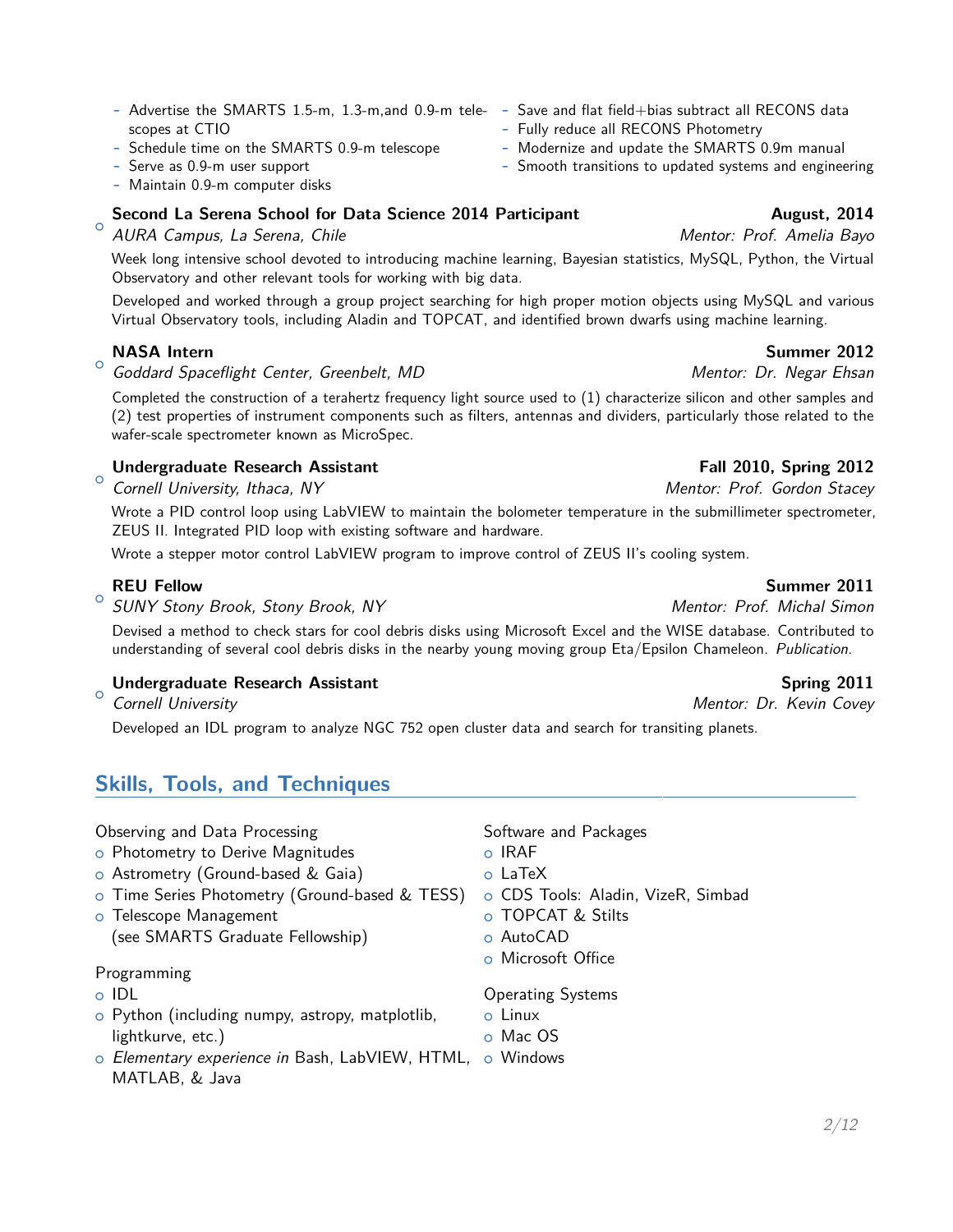Areas of Expertise and/or Unique Experience within Astronomy

- o Fundamental Properties of Late-Type Stars
- o Transiting Exoplanets
- o The Solar Neighborhood (especially within 25 parsecs)
- o Young stars, subdwarfs, and unresolved binaries
- $\circ$  Photometry and astrometry observations, data reduction, and utilization within research
- $\circ$  Solo observing runs, 7 nights+, with no telescope operator or assistant
- o Telescope Management (see SMARTS Graduate Fellowship)
- $\circ$  Project Management multi-year all-sky observational program for hundreds of stars

### **Observing Experience**

#### **WIYN 0.9m Telescope (32 nights) 0.9m**

 $\circ$ Kitt Peak National Observatory (KPNO) (WIYN=Wisconsin, Indiana, Yale, NOAO)

- $\diamond$  Photometry of Nearby Red Dwarfs − Project: PhD Thesis — Sizing Up Red Dwarfs in the Solar Neighborhood
- $\circ$  Time Series Photometry of Potentially Variable Red Dwarfs (backup project)
- $\circ$  Time Granted via NOAO Observing Proposals 29 nights  $(+3 \text{ via private communication})$ 2017B 14 nights  $\begin{pmatrix} 2017A & 5 \text{ nights } (+3) \end{pmatrix}$  / 2016B 7 nights

#### **SMARTS 0.9m Telescope (87 nights) 0.9m**

 $\circ$ 

 $\circ$ 

Cerro Tololo Inter-American Observatory (CTIO) (SMARTS=Small and Moderate Aperture Research Telescope System)

As the **SMARTS Graduate Fellow** I helped schedule time, trained new observers from both our (during 2016A) and other institutions, updated the user's manual, and reduced several years worth of astrometric and photometric data for the RECONS team. Below is my observing experience at the SMARTS 0.9m at CTIO, most of which was done on solo 9- to 12-night observing runs.

- $\diamond$  Photometry of Nearby Red Dwarfs
	- − Project: PhD Thesis Sizing Up Red Dwarfs in the Solar Neighborhood
	- − Time also spent on targets for the rest of the RECONS team and their various nearby star projects
	- − One night spent on several galaxies and asteroids for other graduate student projects
- $\diamond$  Astrometry of Nearby Stars
	- − Project: CTIOPI program The RECONS 25 Parsec Database and other related projects
- $\circ$  Time Series Photometry of Potentially Variable Red Dwarfs (backup project)
- $\diamond$  Observing Time (purchased by RECONS team) 87 nights (including 8 nights gifted by Dr. Bob Wing)

|                               |  | 2017A 22 nights   2016B 12 nights   2016A 9 nights |  | 2015B 12 nights |
|-------------------------------|--|----------------------------------------------------|--|-----------------|
| 2015A 10 nights $\frac{1}{2}$ |  | 2014B 12 nights   2014A 10 nights                  |  |                 |

#### **ARCSAT (70 nights) 0.5m**

Apache Point Observatory (APO) (ARCSAT=Astrophysical Research Consortium Small Aperture Telescope)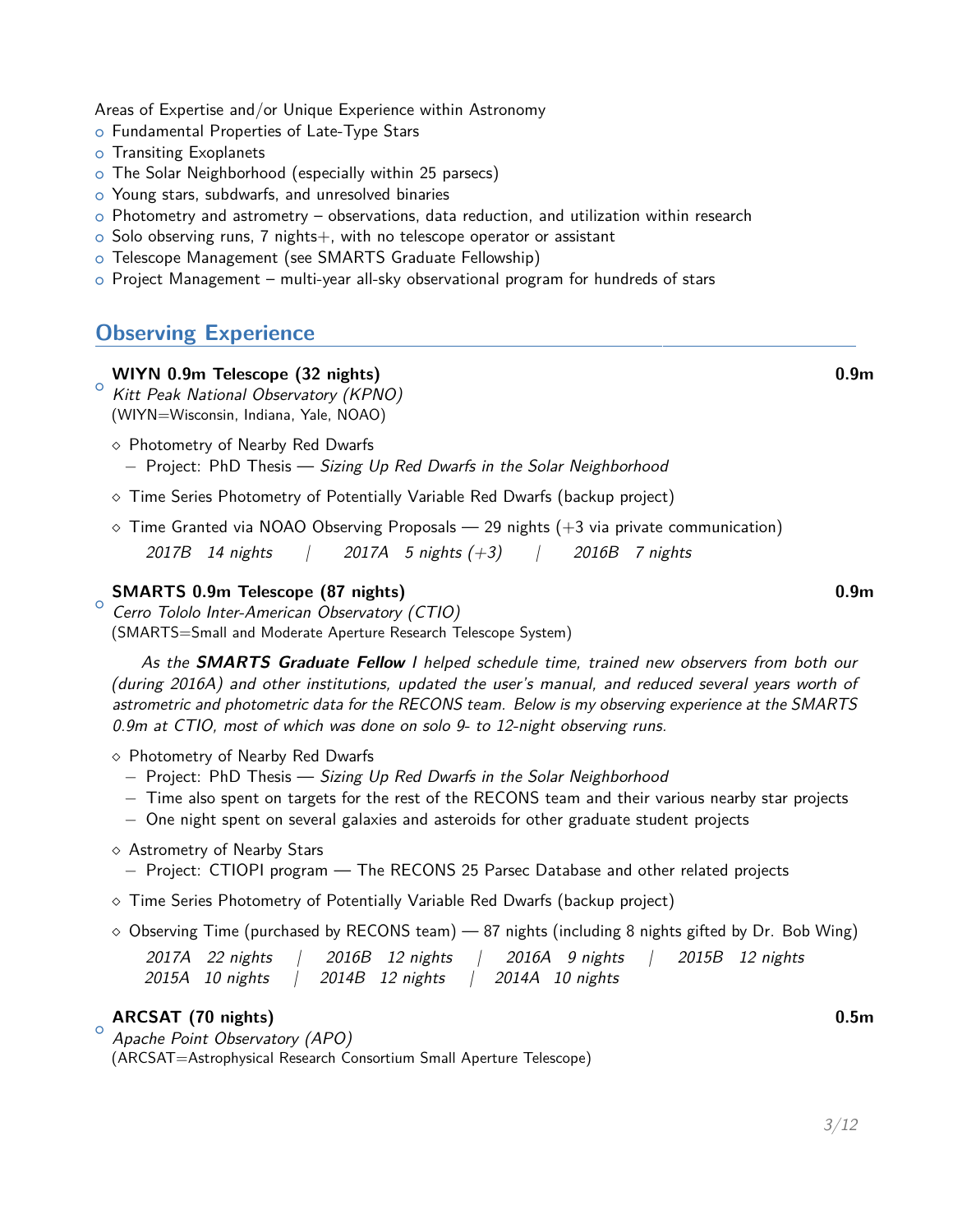- $\diamond$  Photometry of Nearby Red Dwarfs
	- − Project: PhD Thesis Sizing Up Red Dwarfs in the Solar Neighborhood
- Time Series Photometry of Potentially Variable Red Dwarfs (backup project)
- $\circ$  Time Successfully Observed  $-$  30 nights (good weather, no maintenance issues)
- $\circ$  Time Granted via ARC Observing Proposals  $-$  70 nights (semesters reported rather than quarters due to quarter inconsistency)
	- 2016B 7 nights | 2016A 11 nights | 2015B 14 nights | 2015A 14 nights 2014B 14 nights | 2014A 10 nights
- $\circ$ **Astrophysical Research Consortium 3.5-meter Telescope (2 half-nights) 3.5m** Apache Point Observatory (APO)
	- $\Diamond$  Echelle Spectroscopy of Nearby Red Dwarfs
		- − Project: PhD Thesis Sizing Up Red Dwarfs in the Solar Neighborhood
	- $\circ$  Time Granted via ARC Observing Proposals 2 half-nights during 2016B, applied for by Dr. Tiffany **Clements**

(Observations during the January, 2017 half-night with good observing conditions were led by then-PhDstudent Tiffany Clements.)

#### **Gemini South Telescope (1 night) 8m**

<sup>o</sup> Gemini Observatory, Cerro Pachon, Chile

- $\diamond$  Speckle Imaging of Nearby Stars
	- − Project: Multiplicity fractions of K dwarfs and M dwarfs, other team projects
- $\Diamond$  Helped with 1 night of observations in June, 2016 as a guest of the DSSI instrument team

#### **Hale Telescope (3 nights) 200in (5.1m)**

 $\circ$ Palomar Observatory

 $\lozenge$  My first observing experience, thanks to then-graduate-student Phil Muirhead, involved 3 nights of spectroscopy and interferometry in February, 2011.

### **Teaching Experience**

#### **Undergraduate Research Mentor Summer 2016**

 $\circ$ Georgia State University, Atlanta, GA

Guided a first year undergraduate through his first experience in research and computer programming. He undertook a small project to analyze how/whether the WISE photometry data of several hundred stars were being affected by neighboring sources. The project exposed him to some of the basic, yet fundamental, ways of looking at and working with stellar data; he downloaded and worked with datasets from VizieR and manually examined and analyzed images using Aladin. He compiled a table of data containing all of the relevant stellar parameters, made notes about stars of particular interest or complexity, and created plots using Python that revealed the answer of how data for several hundred of our stars are influenced by their neighbors. I chose Python as his first programming language because not only is it growing in popularity among the astronomical community, but also among technical fields beyond academia. He learned and gained experience in basic data analysis, how to use several prominent online astronomy tools, the basics of coding in Python, and how to write up results, which he presented in a one-page document.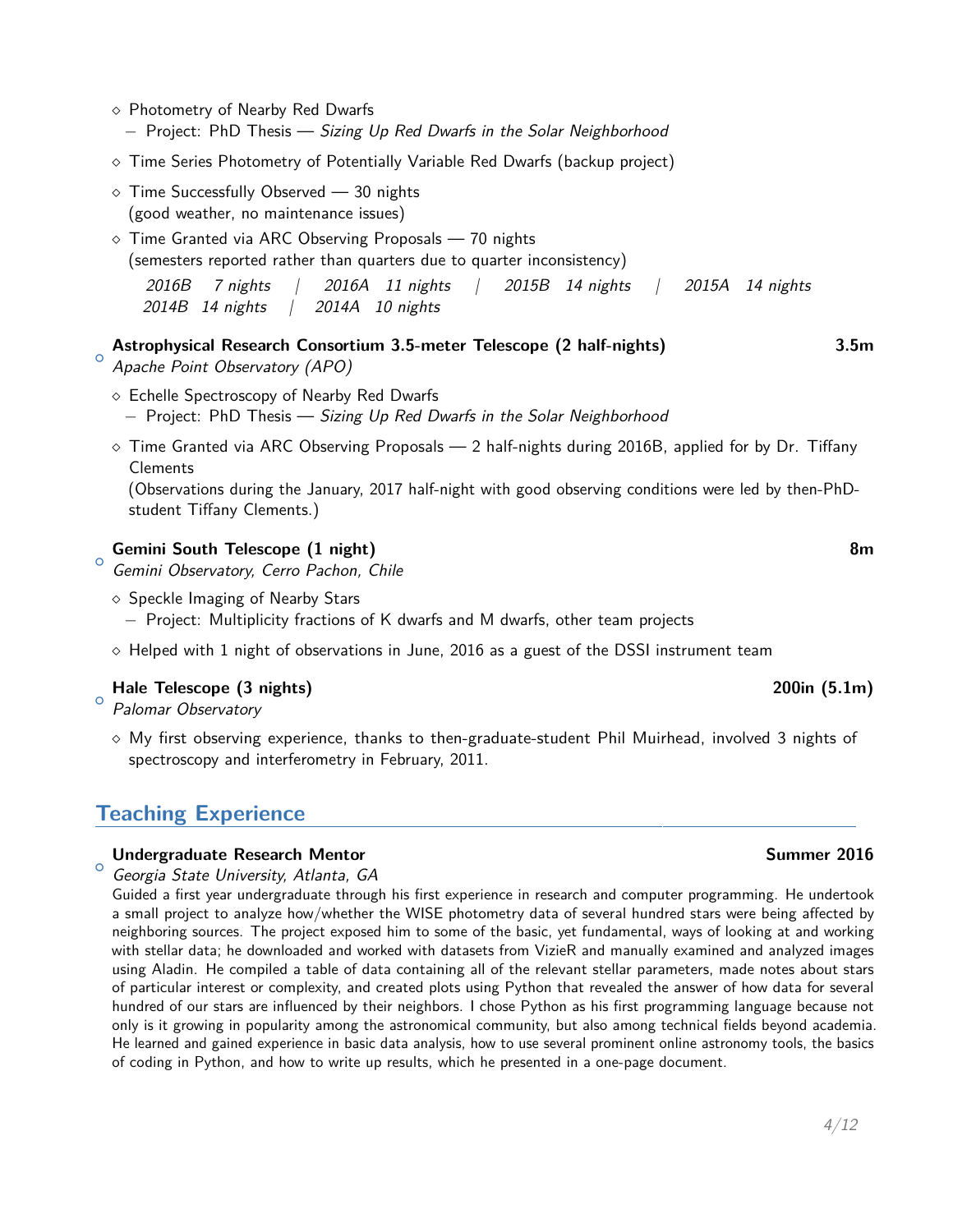#### **Graduate Teaching Assistant Community Community Community Community Community Community Community Community Community Community Community Community Community Community Community Community Community Community Community Com**

 $\circ$ Georgia State University, Atlanta, GA

Taught up to three (varying by semester) 2-hour introductory astronomy laboratory sections per week. Responsibilities included grading, a short lecture at the start of each class, guiding students through each lab, and hosting an on-campus opportunity to use a telescope and experience observing.

| Astronomy 1010 Laboratory Class | 10 Semesters | 15 Labs |
|---------------------------------|--------------|---------|
| Astronomy 1020 Laboratory Class | 2 Semesters  | 4 Labs  |

### **Diversity, Equity, Inclusion, and Accessibility Efforts**

Note that there is too much to include in a section like this, and this format does not do the topic justice. However, here are some of my more quantifiable/listable efforts in the work place.

#### $\circ$ LGBT Advisory Committee Member November 2019 - Present

- NASA Goddard Space Flight Center
- **-** Bi-weekly virtual social hour lead
- **-** Ally Initiative co-lead

#### **Anti-Racism Book Discussion Group Leadership and Participation 2020-2021**

- $\circ$ NASA Goddard Space Flight Center
	- **-** Leader and Participant (Spring 2021)
		- · How to Be an Antiracist by Ibram X. Kendi
	- **-** Leader (Fall 2020), Participant (Summer 2020)
		- White Fragility: Why It's So Hard for White People to Talk About Racism by Robin DiAngelo

#### **Problematic Policies and Practices Document (NASA Internal) August 2020**

 $^\circ$  NASA Goddard Space Flight Center

**-** This document identified and proposed possible solutions to policies and practices that are a barrier to the well-being and productivity of civil servant and non-civil servant employees from underrepresented communities in the NASA GSFC Astrophysics Science Division (ASD). The issues raised in the document were crowdsourced from members of the ASD community. The document was presented several times, including once to the Division Director and Deputy Director and once to the ASD Inclusive Astronomy Roundtable discussion group.

#### Weekly/Bi-weekly DEIA-Related Announcements **State State State State State State State State State State State State State State State State State State State State State State State State State State State State State Sta**

- $\circ$ NASA Goddard Space Flight Center
	- **-** At each meeting of the NASA GSFC exoplanets group, I provide announcements of DEIA events and topics. These include events at Goddard, topics in the news, holiday and history month observances, and resources. These meetings usually include 20+ participants both internal and external to NASA and spanning a range of career levels, from undergraduates to permanent faculty and civil servants.

#### ASD Inclusive Astronomy Roundtable **Astronomy Roundtable CELL COLL ASSES** October 2019 - Present

 $\circ$ NASA Goddard Space Flight Center

**-** This is a biweekly meeting of folks mostly in the Astrophysics Science Division (ASD) to discuss current topics pertaining to diversity, equity, inclusion, and accessibility. These have included the killing of George Floyd, the possible renaming of the James Webb Space Telescope. During one meeting, I led a presentation of a problematic policies document crowdsourced from members of the community (described above).

<sup>+</sup> **See also STEM work with young women and girls in the Outreach section.**

### 5[/12](#page-11-0)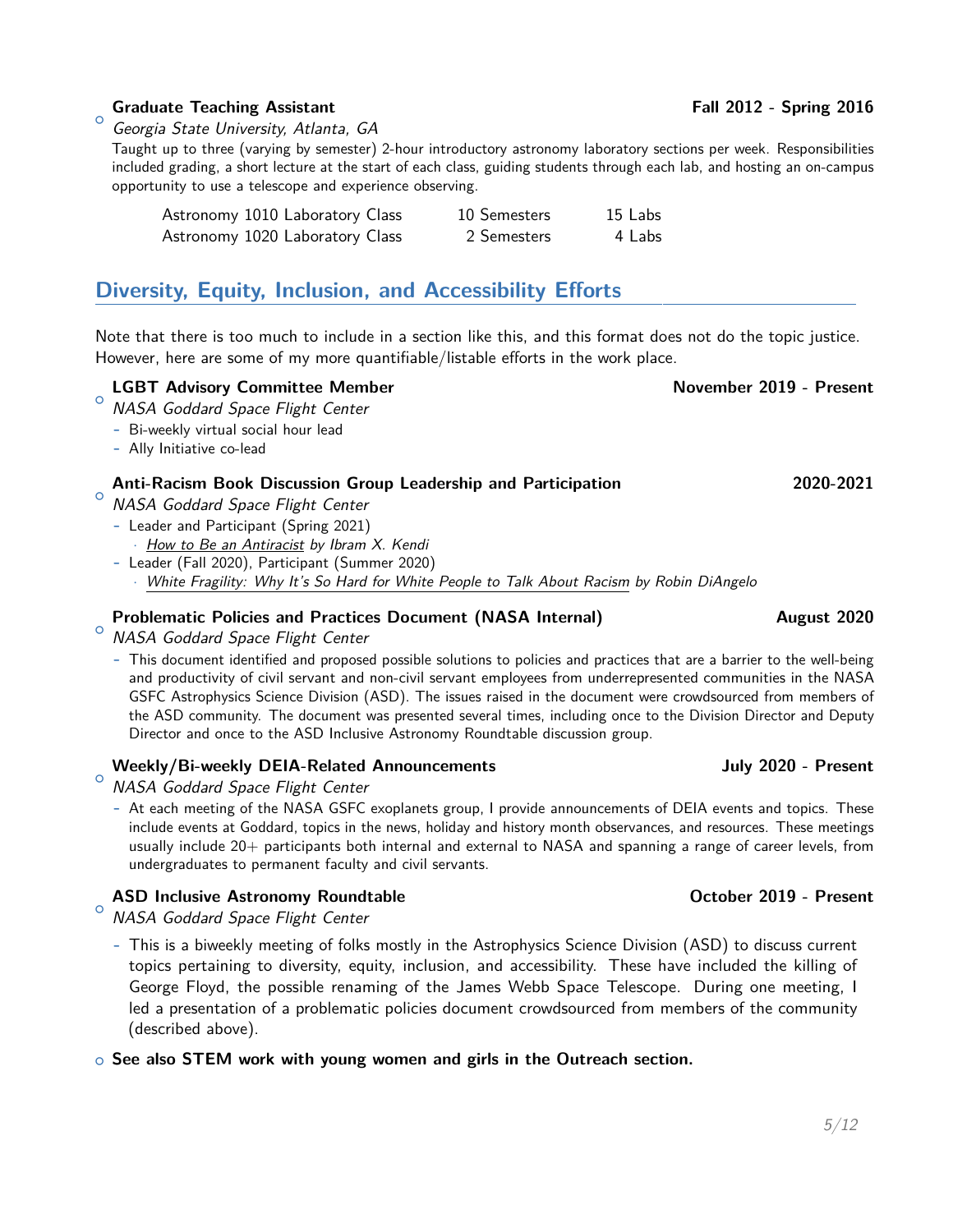<sup>+</sup> **Additional, more informal participation**: Asian Pacific American Advisory Committee (NASA GSFC), African American Advisory Committee (NASA GSFC), Women's Advisory Committee (NASA GSFC), Astrophysics Science Division Advisory Council (NASA GSFC), NASA Goddard Association of Postdoctoral and Early Career Scholars (NASA GSFC)

#### <sup>+</sup> **Awards and Nominations:**

### **- Nomination: LGBT Advisory Committee Co-Chair** September, 2021

· Nominated to co-lead the LGBT Advisory Committee at NASA Goddard Space Flight Center. Duties include running monthly meetings, bringing guidance to and communicating with upper management at Goddard, organizing events, and making LGBT AC-related announcements to the entire Goddard community.

### **- NASA GSFC Special Act Team Award August 2021**

· "For significant contributions to the Astrophysical Science Division Book Discussion Group"

### **- NASA GSFC Special Act Team Award August 2021**

· "For significant contributions to the Astrophysical Science Division Inclusive Astronomy Roundtable"

### **-** Nomination: "I'm Every Woman" Campaign March, 2021

· Led by the NASA GSFC Women's Advisory Committee: "In the spirit of not being silenced, our "I'm Every Woman" campaign embraces the behavior of the women celebrated, features the diversity of women across Goddard, and highlights women who are doing so much more than what you see from them in the workplace. We are every woman and we are working hard, showing courage and determination, and ensuring there are women in the workforce pipeline."

## **Outreach**

#### $\circ$ **AstroTerps Club Meeting Presentation and Discussion November 9, 2021**

AstroTerps at University of Maryland, College Park (Virtual)

Presented my research and career path, including ups and downs, at a meeting of the AstroTerps (similar to an astronomy club) at the University of Maryland. We engaged in discussion on both topics, with a group that included undergraduates in various fields of study.

### **Summer Intern Non-research Mentor Summer, 2021**

 $\circ$ NASA Goddard Space Flight Center (Virtual)

Volunteered to be a NASA scientist that interns could meet and chat with as part of their summer experience and networking. Following an initial meeting, met weekly with two women interns just to chat about their experience and concerns, my career experience, and whatever came to mind. In addition to providing better immersion in the NASA community given the virtual environment, part of my goal was to be someone the interns could reach out to who wasn't their summer research advisor, as it is important to have a diversity of mentors.

#### $\circ$ **Hard Labor Creek Observatory Open House 2012-2018**

Hard Labor Creek State Park, Rutledge, GA organized by Georgia State University Opened the Hard Labor Creek Observatory for public viewing of several astronomical objects on a variety of telescopes. Those who attend get the benefit of dark skies and  $5+$  astronomers to demonstrate how each telescope works and discuss what is being observed.

Volunteer: 12 Nights Graduate Student Contact: 2 Nights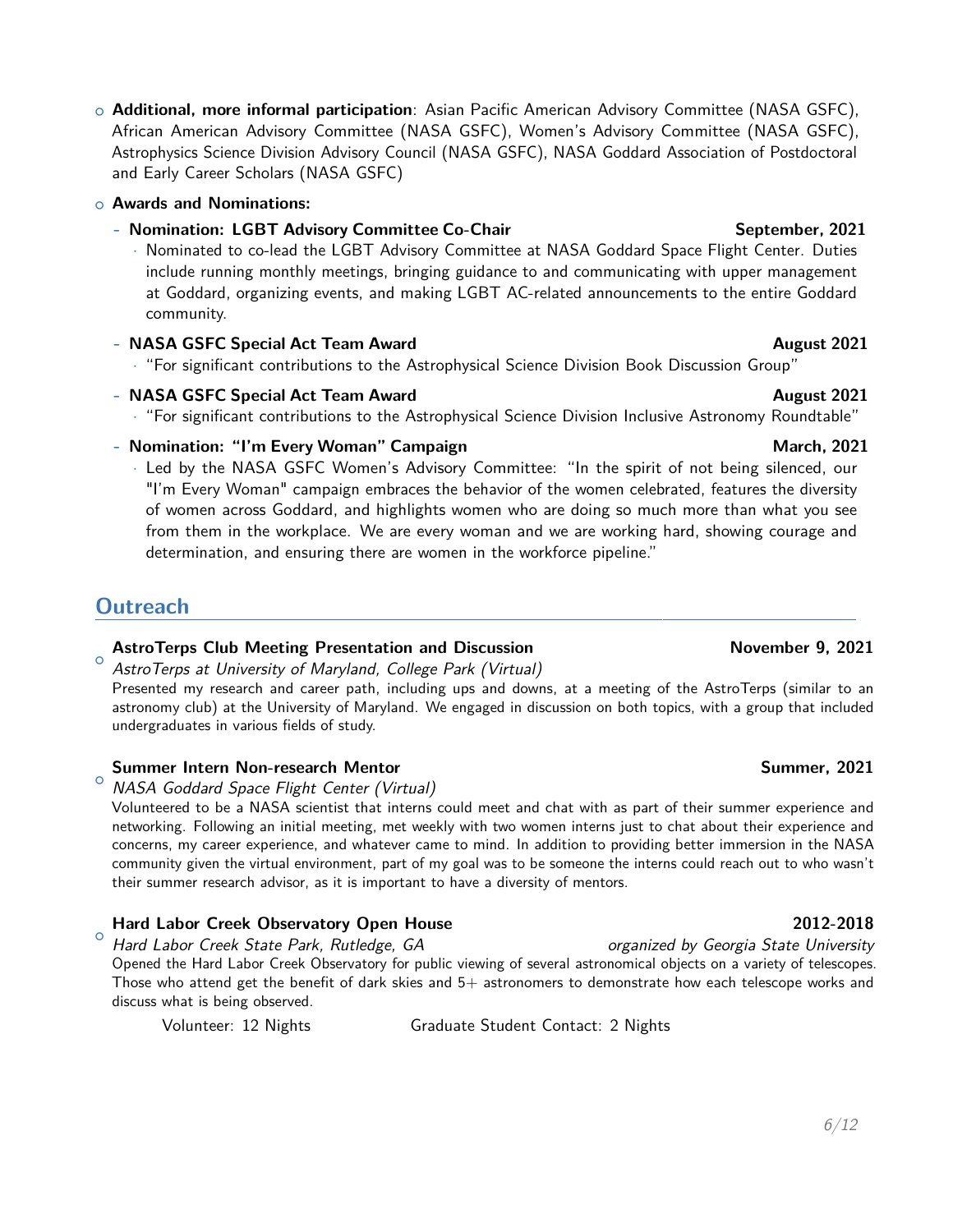### **Total Solar Eclipse Viewing Party August 21, 2017**

 $\circ$ Rabun Gap-Nacoochee School, Rabun Gap, GA organized in part by Georgia State University

- **-** Co-scripted, narrated and performed in the ∼10 minute introduction and safety video shown to all attendees.
- **-** Prepared materials (drilled holes in tubes, etc.) for the children's pinhole camera activity at the event.
- **-** Volunteered at the event setup and clean up, helping children build a pinhole camera, manning an H*α* telescope, and talking to attendees.

### **Girl Scouts Astronomy Workshop 2013-2017 (8 events)**

 $\circ$ Georgia State University, Atlanta, GA organized by Prof. Misty Bentz

- **-** A workshop exploring the Sun, the solar system and different types of light.
- **-** Led a craft where the girls built a spectroscope using materials that could be found at home and a small diffraction grating. The girls also explored using their spectroscopes on various light sources including an incandescent light bulb and spectrum tubes containing neon, hydrogen, and several other elements.
- **-** Led a craft creating a filter wheel using some plates and red, yellow, and blue transparent paper. The girls then got to look at a Lite-Brite to see how the filters changed what they could see.

#### $\circ$ **Creative Lessons in Astronomy and Space Science (CLASS) Contest May 15, 2015**

IAU Symposium 314: Young Stars & Planets Near the Sun, hosted by GSU Assisted middle school students in a workshop exploring astronomy and rocket launches using the Kerbal Space Program.

### Girl Scouts Sky Badge Workshop **March 2, 2013** March 2, 2013

 $\circ$ Hard Labor Creek State Park, Rutledge, GA **organized** by Prof. Misty Bentz Introduced high school aged Girl Scouts to the local Hard Labor Creek Observatory and its telescopes. Explored how to use a sky chart, tell which way is north, and other skills. Answered any questions the girls had about astronomy or related topics.

#### $\circ$ **Science Olympiad "Reach for the Stars" Activity February 16, 2013**

Georgia State University, Atlanta, GA organized by Dr. John Wilson A regional competition between middle schools. Provided a fun way to test material the students had studied for the event, according to the "Reach for the Stars" theme.

#### $\circ$ **Expand Your Horizons April, 2010 April, 2010**

Cornell University, Ithaca, NY

Utilized fun physics-related activities in an effort to impart an interest in science on middle school aged girls. The students constructed a small aluminum foil boat of their own design and tested each one to see which boat (and which design) would hold the most pennies before sinking in water.

## **Publications**

- In Preparation...............
- 1. **Michele L. Silverstein**, Joshua E. Schlieder, Thomas Barclay, ..., **2022**, Transit Timing Variations in the LHS 1678 Exoplanet System and Validation of the Venus-Zone Planet LHS 1678 d, in preparation
- 2. **Michele L. Silverstein**, Todd J. Henry, Serge B. Dieterich, ..., **2022**, Sizing Up Red Dwarfs in the Solar Neighborhood: Radii of 1593 Low-Mass Stars Spanning an Unprecedented Range of Spectral Types, in preparation
- 3. Laura D. Vega, Rishi R. Paudel, Thomas Barclay, **Michele L. Silverstein**, ..., **2022**, Simultanous Multiwavelength Observations of YZ CMi, in preparation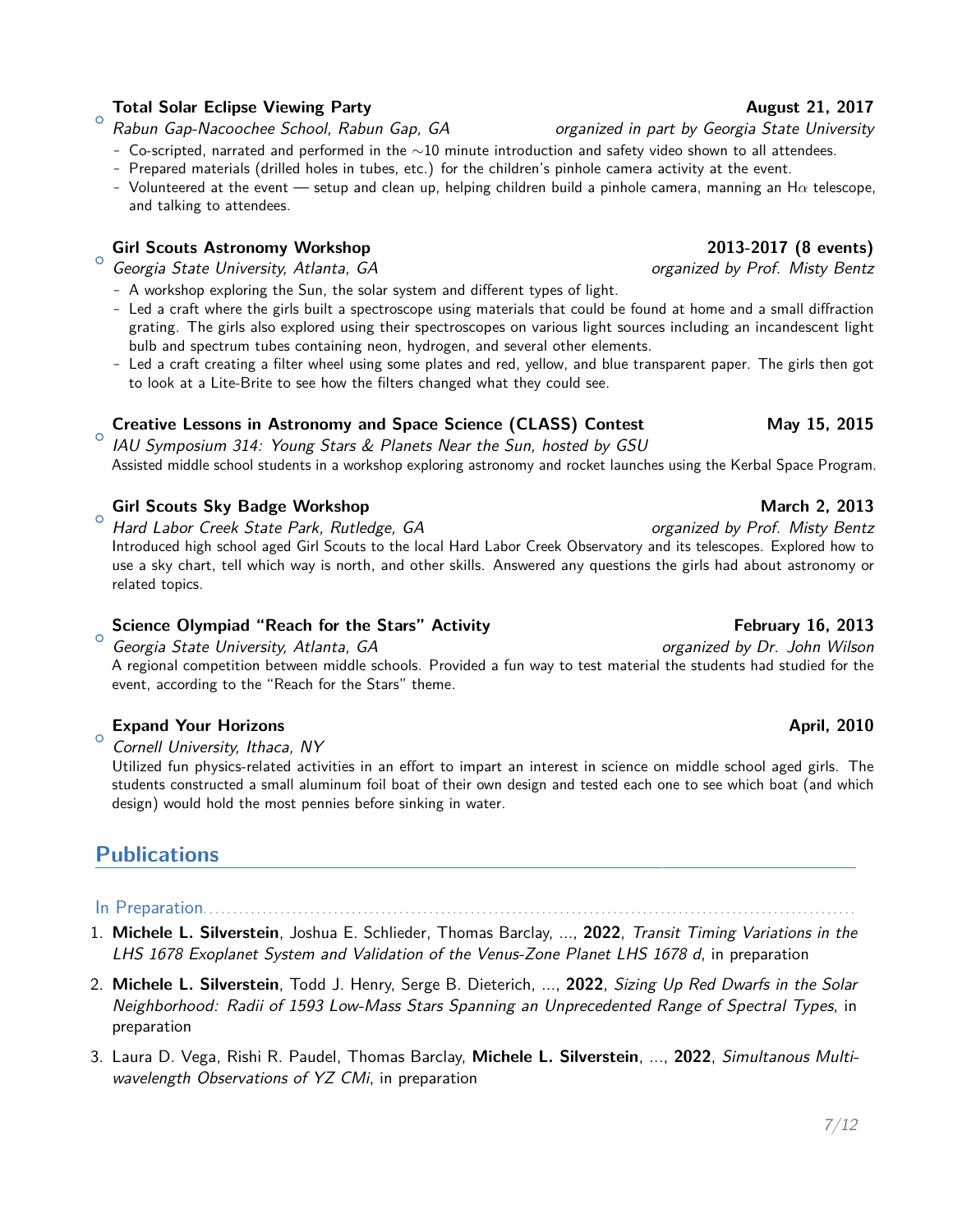- 4. Elisa V. Quintana, Emily A. Gilbert, Thomas Barclay, **Michele L. Silverstein**, ..., **2022**, Two Warm Super-Earths Transiting the Nearby M Dwarf TOI- $[xxxx]$ , in preparation
- 5. Dana Louie, Thomas Barclay, Travis Berger, ..., **Michele L. Silverstein**, ..., **2022**, Three sub-Neptunes transiting the young K dwarf  $TOI$ -[xxxx], in preparation
- 6. Benjamin Hord, Knicole Colón, ..., **Michele L. Silverstein**, ..., **2022**, TOI-[xxx].02: A Small Nearby Companion to Hot Jupiter WASP-[xxx] b, in preparation

Published...................

- 1. **Michele L. Silverstein**, Joshua E. Schlieder, Thomas Barclay, ..., **2022**, The LHS 1678 System: Two Earth-Sized Transiting Planets and an Astrometric Companion Orbiting an M Dwarf Near the Convective Boundary at 20 pc, AJ, 163, 151S
- 2. Rishi R. Paudel, Thomas Barclay, Joshua E. Schlieder, ..., **Michele L. Silverstein**, ..., **2021**, Simultaneous Multiwavelength Flare Observations of EV Lacertae, ApJ, 922, 31P
- 3. Justin H. Robinson, Misty C. Bentz, Hélène M. Courtois, ..., **Michele L. Silverstein**, ..., **2021**, Tully-Fisher Distances and Dynamical Mass Constraints for 24 Host Galaxies of Reverberation-Mapped AGN, ApJ, 912, 160R
- 4. William C. Waalkes, Zachory K. Berta-Thompson, Karen A. Collins, ..., **Michele L. Silverstein**, ..., **2020**, TOI 122b and TOI 237b, two small warm planets orbiting inactive M dwarfs, found by TESS, 2021, AJ, 161, 13W
- 5. Emily A. Gilbert, Thomas Barclay, Joshua E. Schlieder, ..., **Michele L. Silverstein**, ..., **2020**, The First Habitable Zone Earth-sized Planet from TESS. I: Validation of the TOI-700 System, AJ, 160, 116G
- 6. Jennifer G. Winters, Todd J. Henry, Wei-Chun Jao, John P. Subasavage, Joseph P. Chatelain, Ken Slatten, Adric R. Riedel, **Michele L. Silverstein**, and Matthew J. Payne, **2019**, The Solar Neighborhood. XLV. The Stellar Multiplicity Rate of M Dwarfs within 25 pc, AJ, 157, 216W
- 7. Roland Vanderspek, Chelsea X. Huang, Andrew Vanderburg, George R. Ricker, ..., **Michele L. Silverstein**, ..., **2019**, The TESS Search for Exoplanets in the Solar Neighborhood: An Ultra-Short-Period Super-Earth Orbiting LHS 3844, ApJL, 871, L24
- 8. Todd J. Henry, Wei-Chun Jao, Jennifer G. Winters, Sergio B. Dieterich, Charlie T. Finch, Philip A. Ianna, Adric R. Riedel, **Michele L. Silverstein**, John P. Subasavage, Eliot Halley Vrijmoet, **2018**, The Solar Neighborhood. XLIV. RECONS Discoveries within 10 parsecs, AJ, 155 265
- 9. Adric R. Riedel, **Michele L. Silverstein**, Todd J. Henry, Wei-Chun Jao, Jennifer G. Winters, John P. Subasavage, Lison Malo, Nigel C. Hambly, **2018**, The Solar Neighborhood. XLIII. Discovery of New Nearby  $\textit{Stars with }\mu < 0.^{\prime\prime} 18\,\,yr^{-1}$  (TINYMO sample), AJ, 156 49
- 10. Wei-Chun Jao, Todd J. Henry, Jennifer G. Winters, John P. Subasavage, Adric R. Riedel, **Michele L. Silverstein**, Philip A. Ianna, **2017**, The Solar Neighborhood. XLII. Parallax Results from the CTIOPI 0.9 m Program—Identifying New Nearby Subdwarfs Using Tangential Velocities and Locations on the H-R Diagram, ApJ, 154 191
- 11. Tiffany D. Clements, Todd J. Henry, Altonio D. Hosey, Wei-Chun Jao, **Michele L. Silverstein**, Jennifer G. Winters, Sergio B. Dieterich, and Adric R. Riedel, **2017**, The Solar Neighborhood. XLI. A Study of the Wide Main Sequence for M Dwarfs — Long-Term Photometric Variability, ApJ, 154 124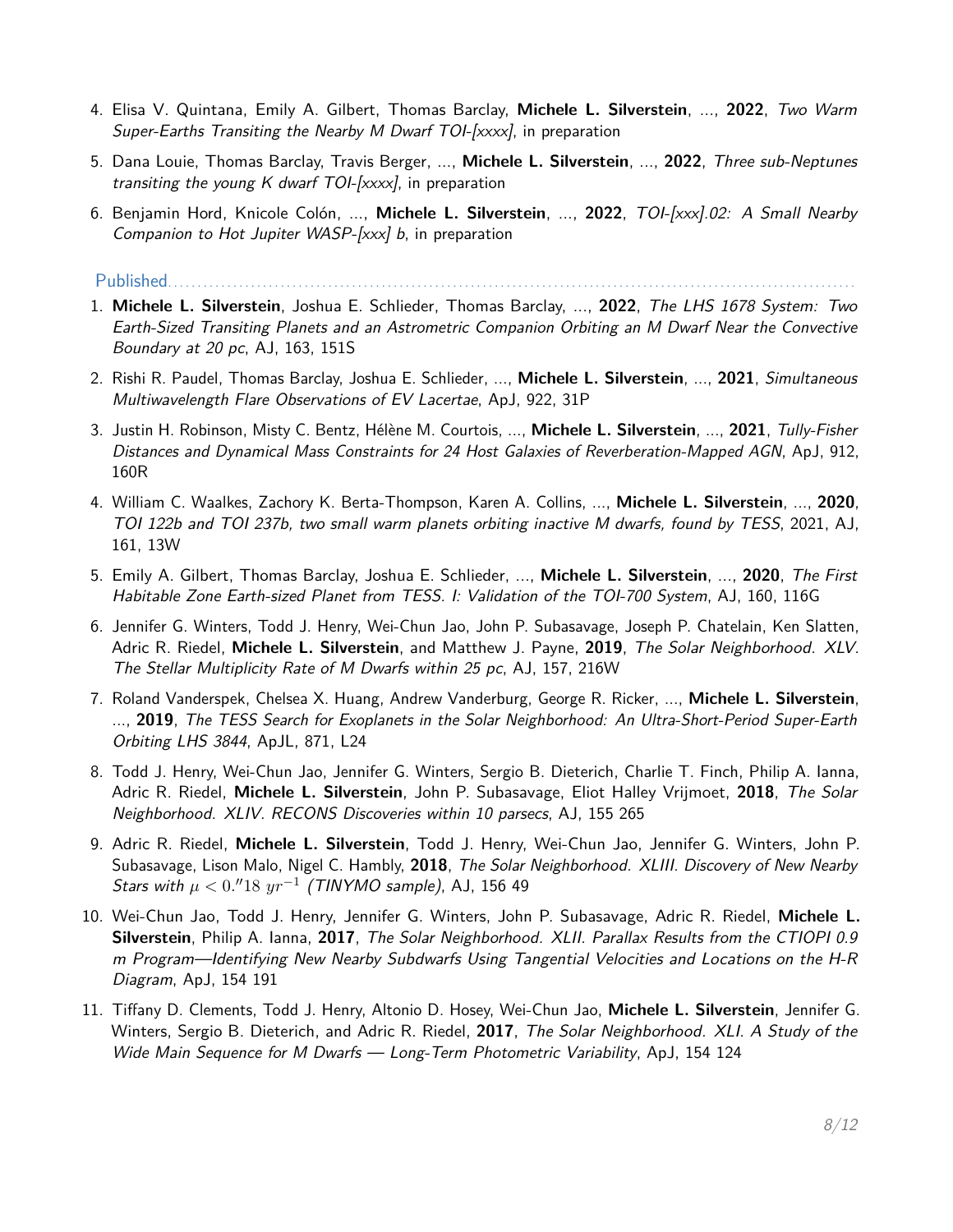12. M. Simon, Joshua E. Schlieder, Ana-Maria Constantin, and **Michele Silverstein**, **2012**, WISE Detection of the Circumstellar Disk Associated with 2MASS J0820-8003 in the *η* Cha Cluster, ApJ, 751 114

### **Presentations**

Talks, Seminars, and Colloquia. . . . . . . . . . . . . . . . . . . . . . . . . . . . . . . . . . . . . . . . . . . . . . . . . . . . . . . . . . . . . . . . . . . . . . . . . . . . . . . . . . . . . . . .

- <sup>+</sup> M Dwarf Magnetic Activity Cycles and Flares The Star-Planet Connection (**2021, 2022**)
	- $\diamond$  Contributed Talk (7 min) Sellers Exoplanet Environments Collaboration (SEEC) Meeting 2022, Virtual, Feb. 2022
	- $\circ$  Flash Talk (5 min) SEEC Retreat 2021, Virtual, Feb. 2021
- <sup>+</sup> LHS 1678: A Humble Exoplanet System in Peculiar Circumstances (and assorted titles) (**2020, 2021**)
	- $\circ$  Invited Talk (10 min) NASA Postdoctoral Program Symposium, Virtual, Aug. 2021
	- $\circ$  Invited Talk (45 min) New Mexico Tech Physics Colloquium, Virtual, Apr. 2021
	- $\circ$  Contributed Talk (10 min) 237th Meeting of the American Astronomical Society, Virtual, Jan. 2021, Presentation #239.05
	- $\diamond$  Contributed Talk (15 min) Early Career Scientist Forum 2020 at NASA Goddard Space Flight Center, Virtual, Nov. 2020
	- $\circ$  Invited Talk (12 min) NASA Goddard Space Flight Center Sciences and Exploration Directorate Director's Seminar, Virtual, Jun. 2020
- <sup>+</sup> Small Stars, the LHS 1678 Exoplanet System, and My Astronomy Career Path (**2020**)
	- $\circ$  Invited Talk and Discussion (60 min) University of Maryland AstroTerps Astronomy Club, Virtual, Nov. 2020
- <sup>+</sup> Sizing Up Red Dwarfs in the Solar Neighborhood (**2019**)
	- $\circ$  Contributed Talk (5 min)  $-$  SEEC Symposium, NASA Goddard Space Flight Center, Nov. 2019
	- $\circ$  Invited Talk (45 min) Weekly Seminar Series, Carnegie Institution of Washington Department of Terrestrial Magnetism, Oct. 2019
	- $\circ$  Contributed Talk (15 min) Chesapeake Bay Area Exoplanet Meeting, University of Delaware, Sep. 2019
	- $\circ$  Invited Talk (45 min) Exoplanets Seminar Series, NASA Goddard Space Flight Center, Jun. 2019
	- $\circ$  Dissertation Talk (20 min) 233rd Meeting of the American Astronomical Society, Seattle, WA, Jan. 2019, Presentation 420.04D
- o Hints of Planet Formation in Nearby Young Moving Groups, Michele Silverstein, Ana-Maria Constantin, Michal Simon, **2011**, Stony Brook University REU Physics & Astronomy Research Symposium, 2

 $\circ$  An Unusual History - Investigating Exoplanet System Trends at the M Dwarf Convective Boundary and Gaia Gap

- $\circ$  Starspot Coverage and the Temperature-Dependent Radius Dispersion of Low-Mass Stars Michele L. Silverstein & Joshua E. Schlieder, **2022**, Fifty Years of the Skumanich Relations Meeting
- $\circ$  The LHS 1678 System: Two Small Planets and a Likely Brown Dwarf Orbiting a Nearby M Dwarf in Unconventional Circumstances

Posters..........................

Michele L. Silverstein & Joshua E. Schlieder, **2022**, Exoplanets IV Conference, Poster #102.343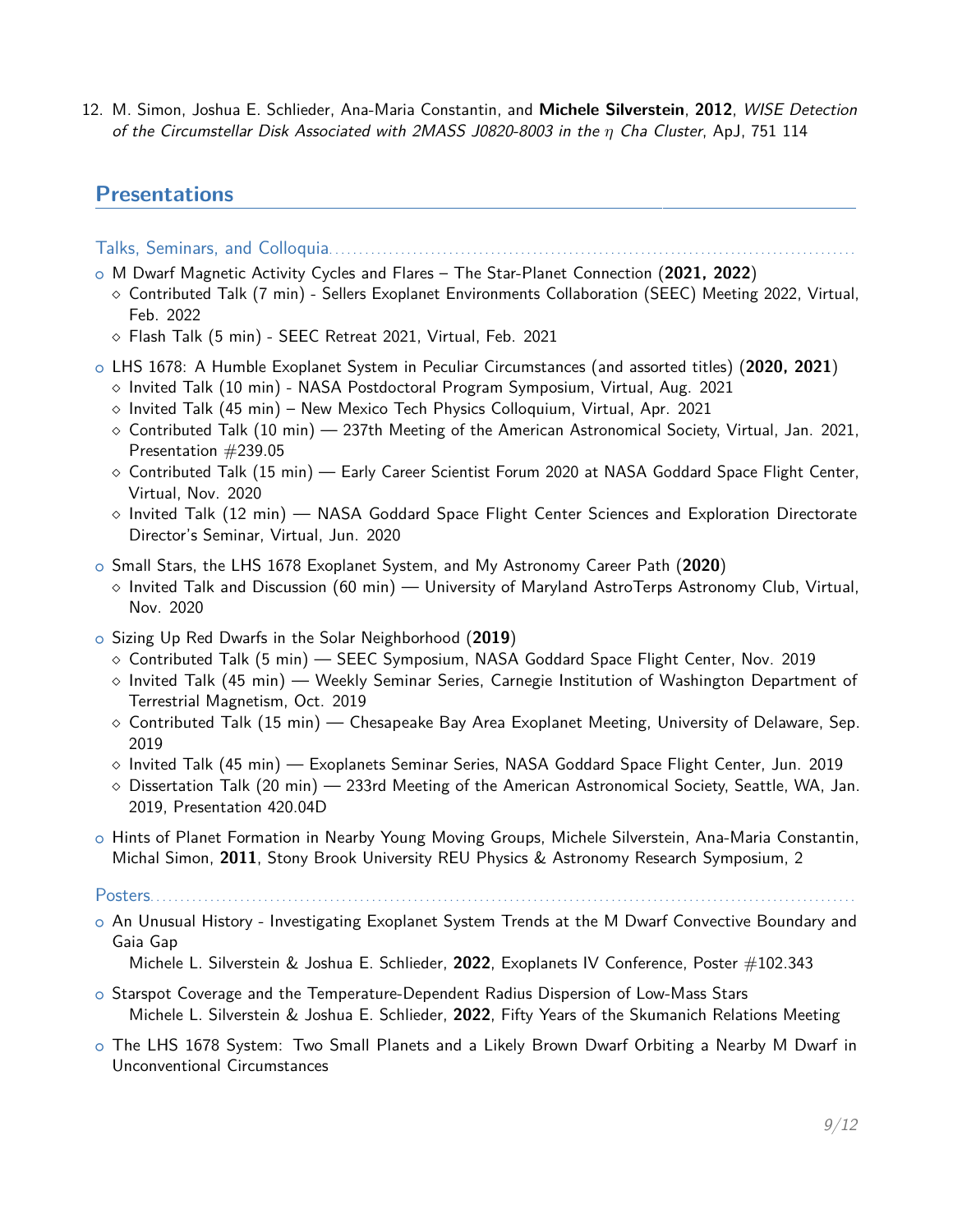Michele L. Silverstein, Joshua E. Schlieder, Thomas Barclay, ..., **2021**, TESS Science Conference II, Zenodo Poster #5116835

- o Discovery and Characterization of Two Earth-Sized TESS Planets Orbiting a Bright, Nearby M2 Dwarf Michele L. Silverstein, Joshua E. Schlieder, Thomas Barclay, ..., **2020**, 235th Meeting of the American Astronomical Society Poster Session, Poster #174.25
- o Sizing Up Red Dwarfs in the Solar Neighborhood
	- Michele L. Silverstein, Todd J. Henry, Sergio B. Dieterich, Wei-Chun Jao, Jennifer G. Winters, Tiffany D. Clements, Adric R. Riedel, Kenneth J. Slatten, **2019**,
		- 1. SEEC Symposium at NASA Goddard Space Flight Center
		- 2. Early Career Scientist Forum at NASA Goddard Space Flight Center, Poster P-25
- o Sizing Up Southern Red Dwarfs in the Solar Neighborhood: First Results Michele L. Silverstein, Todd J. Henry, Wei-Chun Jao, Sergio B. Dieterich, Jennifer G. Winters, Adric R. Riedel, Kenneth J. Slatten, **2018**, Cool Stars 20 Poster Session, Poster #286
- o Sizing Up Southern Red Dwarfs in the Solar Neighborhood Michele L. Silverstein, Todd J. Henry, Wei-Chun Jao, Adric R. Riedel, Sergio B. Dieterich, Jennifer G. Winters, Kenneth J. Slatten, Tiffany D. Clements, R. Andrew Sevrinsky, **2017**, 229th Meeting of the American Astronomical Society Poster Session, Poster #154.12
- o Fundamental Parameters of Nearby Southern Red Dwarfs: Stellar Radius as an Indicator of Age Michele L. Silverstein, Todd J. Henry, Jennifer, G. Winters, Wei-Chun Jao, Adric R. Riedel, Sergio B. Dieterich, R. Andrew Sevrinsky, **2016**, 227th Meeting of the American Astronomical Society Poster Session, Poster #145.05, Chambliss Astronomy Achievement Student Award Winner
- o SIRENS: The Search for InfraRed Excesses around Nearby Stars Michele L. Silverstein, Todd J. Henry, Wei-Chun Jao, Jennifer G. Winters, **2015**, IAU Symposium 314: Young Stars & Planets Near the Sun, Poster P1.16
- o Circumstellar Environments of Southern M Dwarfs in the Solar Neighborhood, Michele L. Silverstein, Todd J. Henry, Wei-Chun Jao, and Jennifer G. Winters, **2015**, 225th Meeting of the American Astronomical Society Poster Session, Poster  $\#138.03$
- $\circ$  Completion of a Martin-Puplett Interferometer for Terahertz Frequency Characterization of Materials and Passive Components

Michele Silverstein, Negar Ehsan, **2012**, Goddard Space Flight Center Summer Intern Poster Session

### **Miscellaneous Service**

- $\circ$  Subject-matter expert reviewer in a NASA peer review (2021) Reviewed four 5 to 10 page proposals
- <sup>+</sup> Abstract Sorter 237th and 240th Meetings of the American Astronomical Society (2020, 2022) Sorted oral and poster abstracts into a variety of appropriately themed sessions
- o Chambliss Astronomy Achievement Student Awards Judge 235th Meeting of the American Astronomical Society (2019) - judged the posters and presentations of 3 graduate students and 1 undergraduate student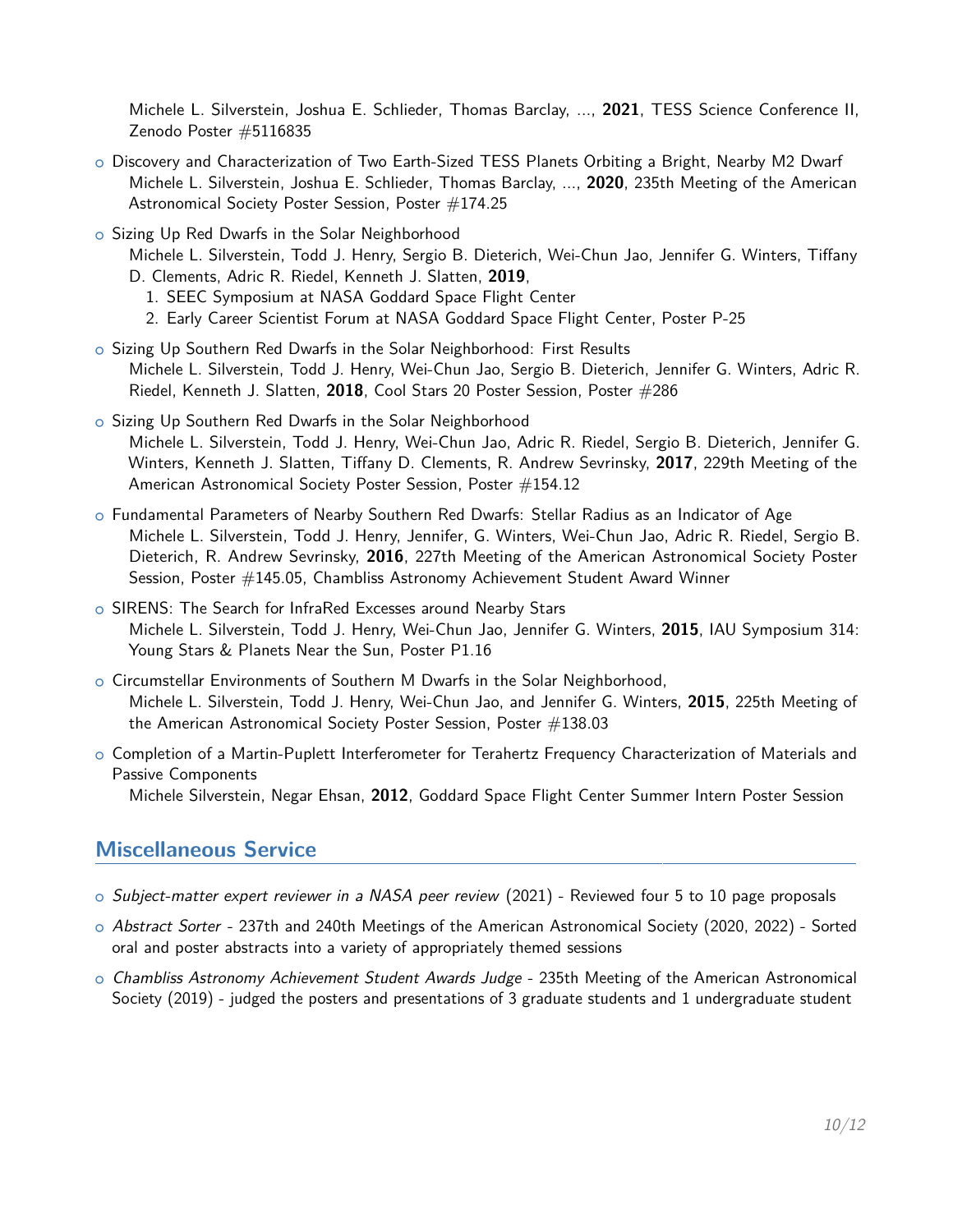## **Grants and Awards**

Ground-based observing proposals are listed under Observing Experience, with 9 successful proposals as principle investigator.

Diversity, equity, inclusion, and accessibility related awards are listed under that section.

|         | Principal Investigator.                                                                                                                                                               |                                                                     |                    |
|---------|---------------------------------------------------------------------------------------------------------------------------------------------------------------------------------------|---------------------------------------------------------------------|--------------------|
| $\circ$ | <b>SEEC Internal Scientist Funding Model Support FY-22</b><br>Sellers Exoplanet Environments Collaboration (SEEC)                                                                     | <b>March, 2021</b><br>\$65k for Stellar Activity & Exoplanets Study |                    |
|         | <b>NASA Postdoctoral Program Fellowship</b>                                                                                                                                           | <b>August, 2019</b>                                                 |                    |
| $\circ$ | NASA Postdoctoral Program                                                                                                                                                             | Two Years of Funding as a Postdoctoral Fellow                       |                    |
| $\circ$ | December, 2016<br>Sigma Xi Grant-in-Aid of Research<br>Sigma Xi, The Scientific Research Society<br>\$2500 for Travel to CTIO                                                         |                                                                     |                    |
| $\circ$ | <b>Chambliss Astronomy Achievement Student Award</b><br>January, 2016<br>229th American Astronomical Society Meeting<br><b>Personalized Medal</b>                                     |                                                                     |                    |
| $\circ$ | Outstanding Second Year Graduate Student Award in Astronomy<br>Georgia State University                                                                                               | $$100 + Centificance$                                               | <b>April, 2015</b> |
|         | Co-Investigator                                                                                                                                                                       |                                                                     |                    |
| $\circ$ | TESS Cycle 4 Guest Investigator Program G04222 (PI T. Monsue)<br>Project: "And Now for Something Completely Different: Flares and Oscillations"                                       |                                                                     | May, 2021<br>\$70k |
| $\circ$ | TESS Cycle 4 Guest Investigator Program G04212 (PI R. Paudel)<br>Project: "Using Tess 20-S Cadence Data To Study Flares On M Dwarfs"                                                  |                                                                     | May, 2021<br>\$70k |
| $\circ$ | TESS Cycle 4 Guest Investigator Program G04247 (PI L. Vega)<br>Project: "Measuring the Highly Active Star Wolf 359 Using Optical, X-ray, and Ultra-Violet Observations"               |                                                                     | May, 2021<br>\$70k |
| $\circ$ | NASA Astrophysics Data Analysis Program (ADAP) 2020 (PI J. Schlieder)<br>Project: "M Dwarf Flares Through Time"                                                                       | <b>April, 2021</b>                                                  | \$59,336           |
| $\circ$ | NICER Cycle 3 Guest Investigator Program (PI R. Paudel)<br>Project: "A Study of M Dwarf Flares Using Simultaneous High Cadence Multi-wavelength Data"                                 | February, 2021                                                      | \$22k              |
| $\circ$ | TESS Cycle 3 Guest Investigator Program G03195 (PI V. Kostov)<br>Project: "Discovering Circumbinary Planets With TESS"                                                                |                                                                     | May, 2020<br>\$50k |
| $\circ$ | TESS Cycle 3 Guest Investigator Program G03273 (PI L. Vega)<br>Project: "Exploring the Star-Planet Connection via Simultaneous TESS and Swift Observations of Highly Active M Dwarfs" |                                                                     | May, 2020<br>\$50k |
| $\circ$ | NICER Cycle 2 Guest Investigator Program (PI R. Paudel)<br>Project: "Multiwavelength observations of highly active M dwarfs"                                                          | February, 2020                                                      | \$22k              |
| $\circ$ | NSF Stellar Astronomy & Astrophysics Program #1715551 (PI T. Henry)<br>Project: "RECONS Explores the Nearest Stars"                                                                   | August, 2017                                                        | \$495,997          |
|         |                                                                                                                                                                                       |                                                                     |                    |

### **Languages**

German Mandarin Chinese Spanish

some proficiency **minimal proficiency** minimal proficiency